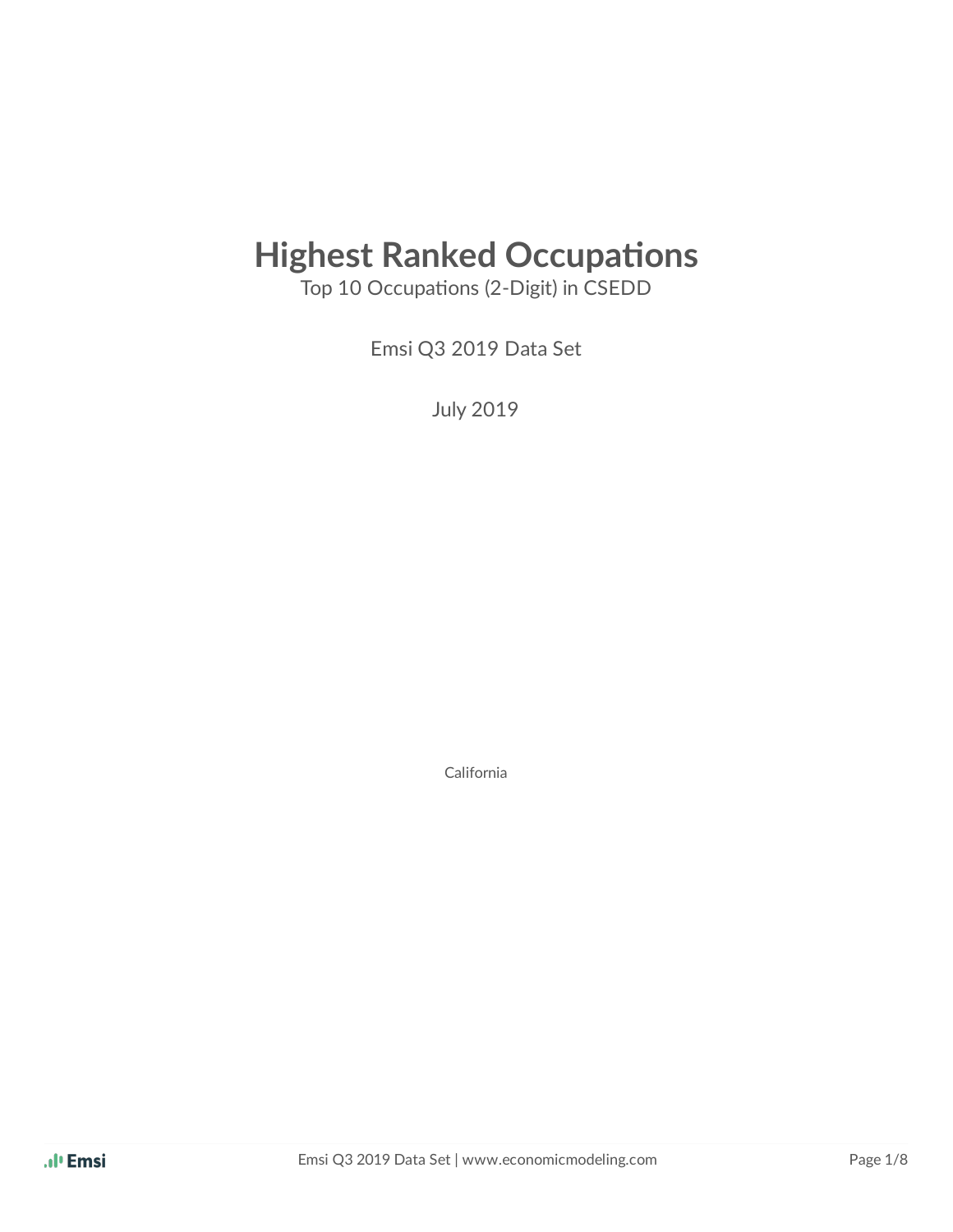## **Parameters**

### **Regions**

| Code | Description          |
|------|----------------------|
| 6003 | Alpine County, CA    |
| 6005 | Amador County, CA    |
| 6009 | Calaveras County, CA |
| 6043 | Mariposa County, CA  |
| 6109 | Tuolumne County, CA  |

#### **Timeframe**

2001 - 2019

#### **Datarun**

2019.3 – Employees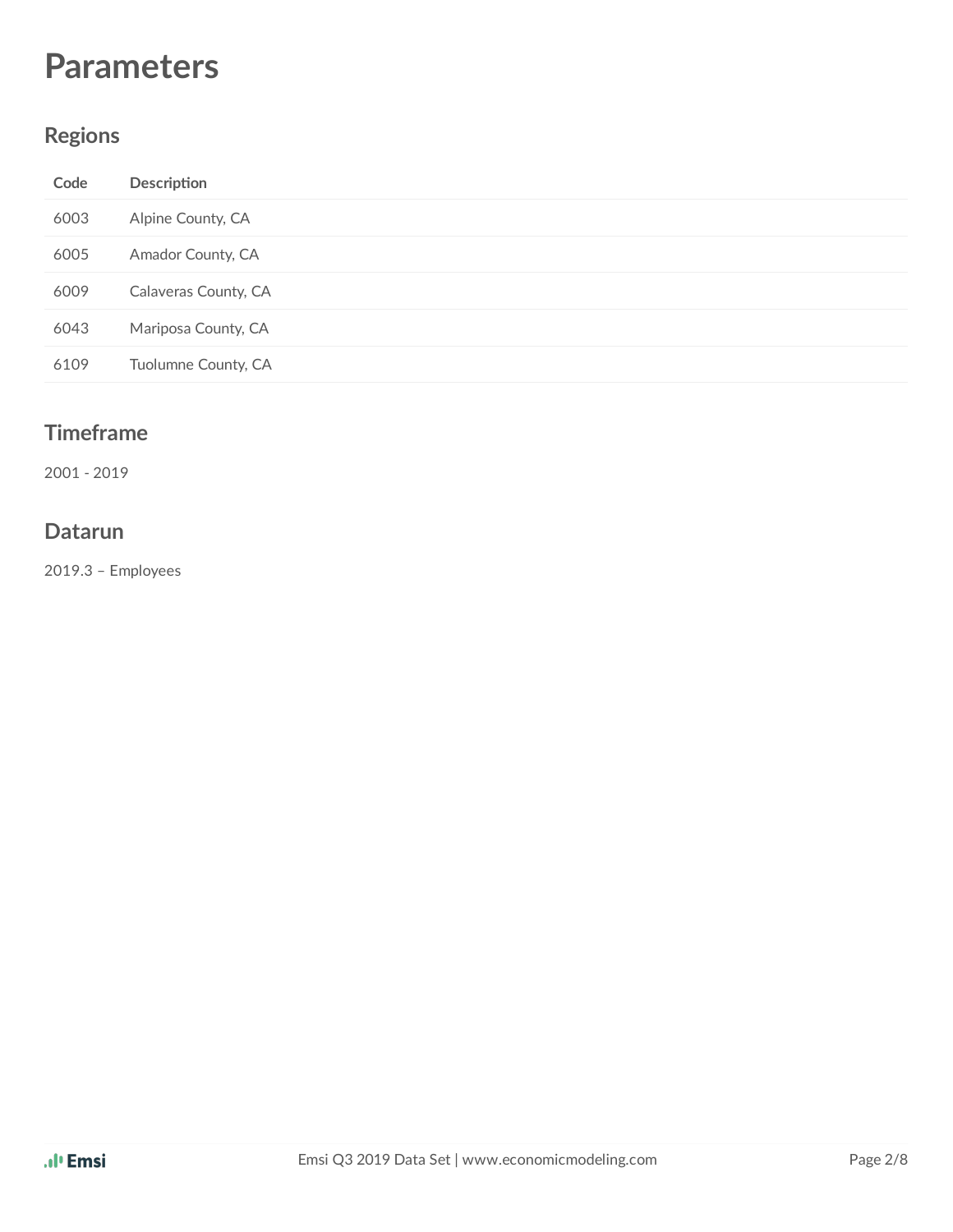## **Largest Occupations**



| Occupation                                                   | 2001 Jobs | 2019 Jobs | Change in<br>Jobs (2001-<br>2019) | % Change | 2018 Median<br><b>Hourly Earnings</b> |
|--------------------------------------------------------------|-----------|-----------|-----------------------------------|----------|---------------------------------------|
| Office and Administrative Support<br>Occupations             | 7,416     | 6,907     | $-509$                            | $-7%$    | \$17.52                               |
| Food Preparation and Serving Related<br>Occupations          | 4.684     | 5,185     | 501                               | 11%      | \$12.22                               |
| Sales and Related Occupations                                | 4,163     | 4,426     | 263                               | 6%       | \$13.44                               |
| <b>Construction and Extraction Occupations</b>               | 2,911     | 2,592     | $-319$                            | $-11%$   | \$24.78                               |
| Education, Training, and Library<br>Occupations              | 2,491     | 2,837     | 346                               | 14%      | \$23.38                               |
| <b>Transportation and Material Moving</b><br>Occupations     | 2,386     | 2,006     | $-380$                            | $-16%$   | \$15.38                               |
| Building and Grounds Cleaning and<br>Maintenance Occupations | 2,343     | 2,172     | $-171$                            | $-7%$    | \$14.18                               |
| Healthcare Practitioners and Technical<br>Occupations        | 2,142     | 2,467     | 325                               | 15%      | \$42.25                               |
| <b>Protective Service Occupations</b>                        | 2,136     | 3,063     | 927                               | 43%      | \$31.83                               |
| Installation, Maintenance, and Repair<br>Occupations         | 2,003     | 2,334     | 331                               | 17%      | \$21.25                               |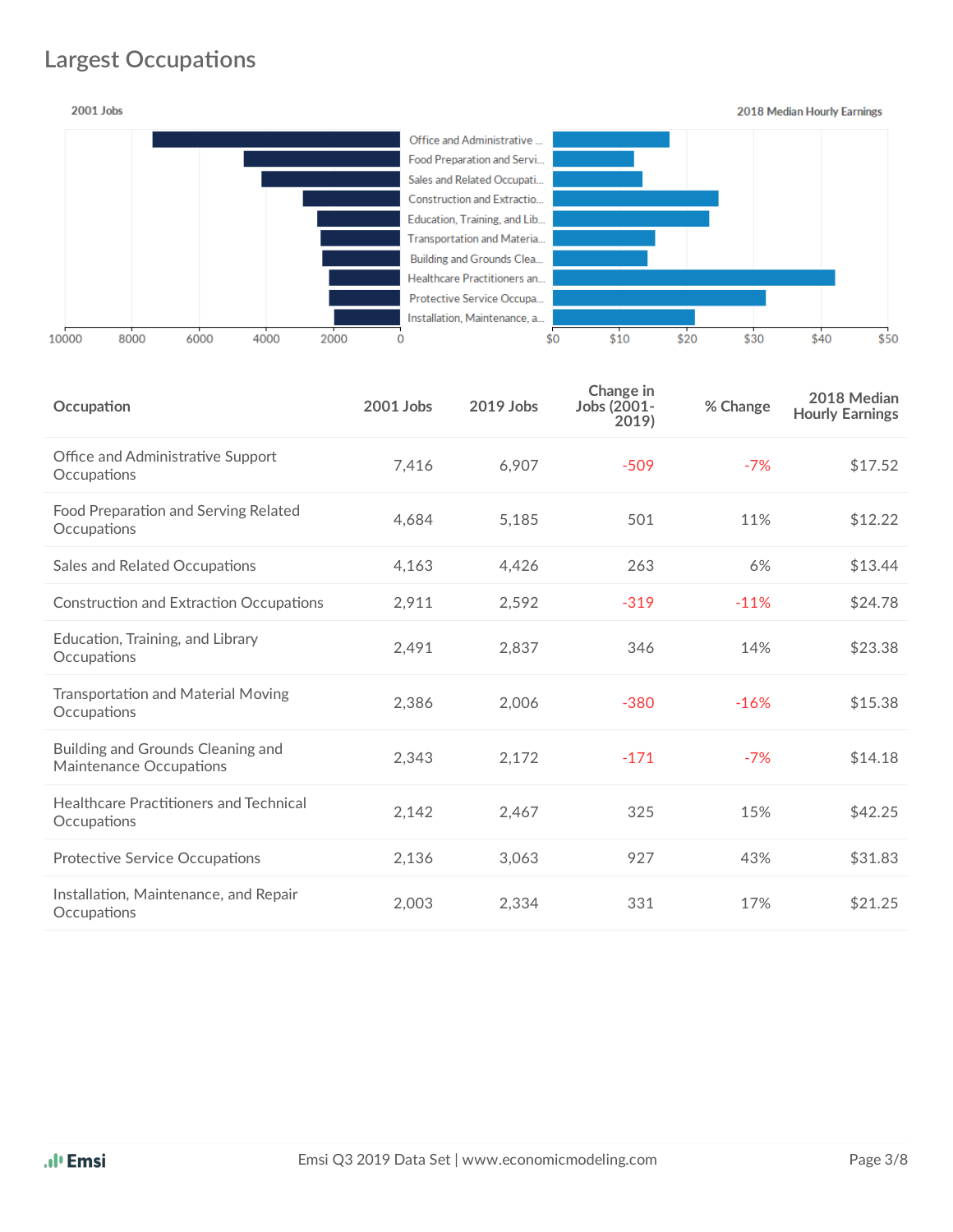## **Top Posted Occupations**

| Occupation (SOC)                                             | Total/Unique (Jan 2019 - Jun<br>2019) | <b>Posting Intensity</b> | Median<br>Posting<br><b>Duration</b> |
|--------------------------------------------------------------|---------------------------------------|--------------------------|--------------------------------------|
| Transportation and Material Moving<br>Occupations            | 11,611/4,159                          | 3:1                      | 27 days                              |
| <b>Healthcare Practitioners and Technical</b><br>Occupations | 11,905 / 3,321                        | 4:1                      | 26 days                              |
| Sales and Related Occupations                                | 3,811/1,289                           | 3:1                      | 32 days                              |
| Office and Administrative Support<br>Occupations             | 3,364 / 1,118                         | 3:1                      | 18 days                              |
| Management Occupations                                       | 2,548 / 1,069                         | 2:1                      | 23 days                              |
| <b>Computer and Mathematical Occupations</b>                 | 1,938 / 882                           | 2:1                      | 17 days                              |
| <b>Business and Financial Operations</b><br>Occupations      | 1,221/664                             | 2:1                      | 20 days                              |
| Food Preparation and Serving Related<br>Occupations          | 1,729 / 590                           | 3:1                      | 20 days                              |
| Education, Training, and Library Occupations                 | 1,383 / 541                           | 3:1                      | 14 days                              |
| Installation, Maintenance, and Repair<br>Occupations         | 1,617/537                             | 3:1                      | 20 days                              |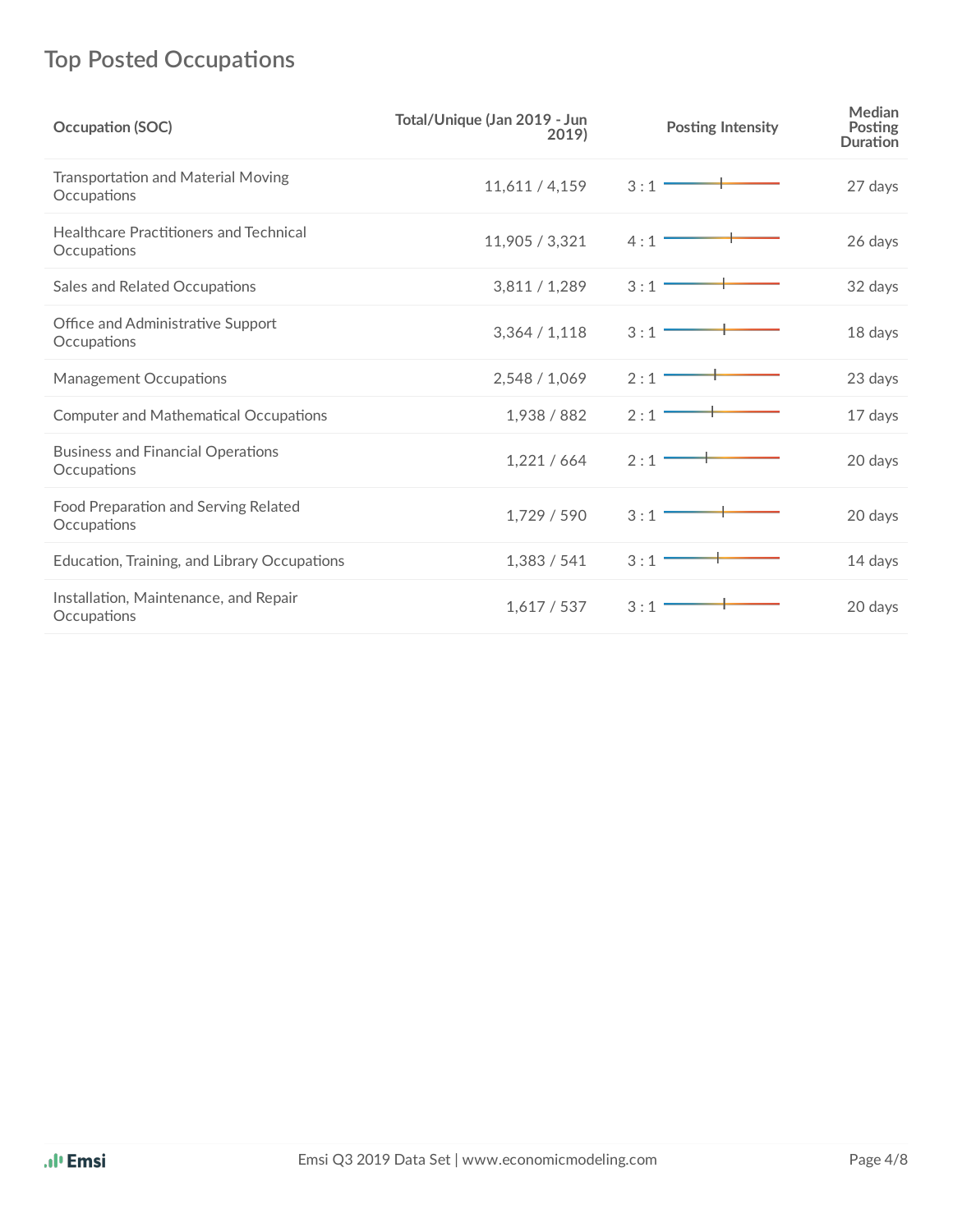## **Highest Paying Occupations**

2018 Median Hourly Earnings

![](_page_4_Figure_2.jpeg)

| Occupation                                              | 2001 Jobs | 2019 Jobs | Change in<br>Jobs (2001-<br>2019) | % Change | 2018 Median<br><b>Hourly Earnings</b> |
|---------------------------------------------------------|-----------|-----------|-----------------------------------|----------|---------------------------------------|
| Healthcare Practitioners and Technical<br>Occupations   | 2,142     | 2,467     | 325                               | 15%      | \$42.25                               |
| Management Occupations                                  | 1,999     | 2,430     | 431                               | 22%      | \$39.36                               |
| Architecture and Engineering<br>Occupations             | 450       | 361       | $-89$                             | $-20%$   | \$37.74                               |
| <b>Computer and Mathematical Occupations</b>            | 433       | 480       | 47                                | 11%      | \$35.26                               |
| <b>Protective Service Occupations</b>                   | 2,136     | 3,063     | 927                               | 43%      | \$31.83                               |
| <b>Business and Financial Operations</b><br>Occupations | 1,187     | 1,498     | 311                               | 26%      | \$28.93                               |
| <b>Construction and Extraction Occupations</b>          | 2,911     | 2,592     | $-319$                            | $-11%$   | \$24.78                               |
| Life, Physical, and Social Science<br>Occupations       | 861       | 1,199     | 338                               | 39%      | \$24.19                               |
| Education, Training, and Library<br>Occupations         | 2,491     | 2,837     | 346                               | 14%      | \$23.38                               |
| <b>Community and Social Service</b><br>Occupations      | 881       | 1,448     | 567                               | 64%      | \$22.33                               |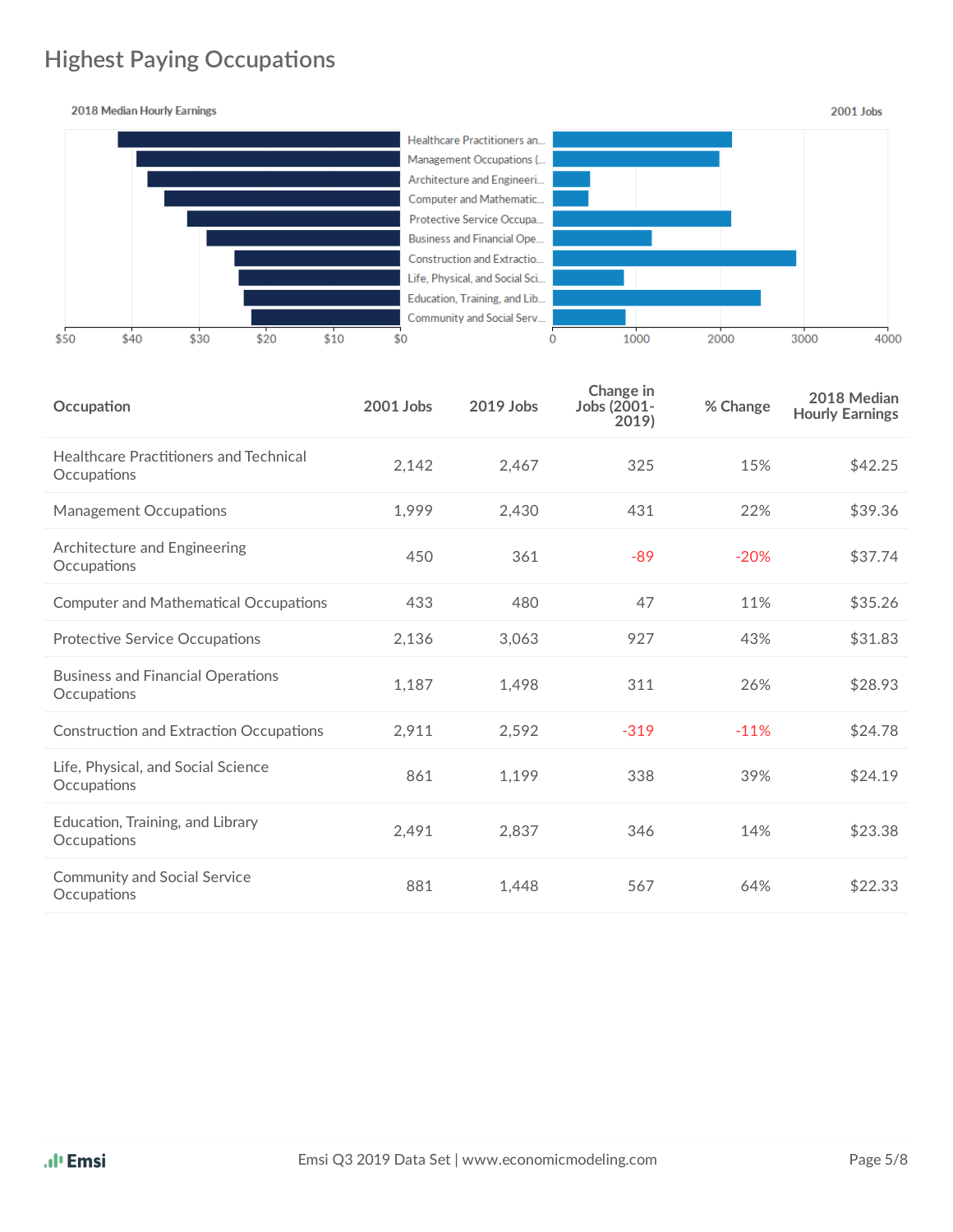## **Fastest Growing Occupations**

![](_page_5_Figure_1.jpeg)

| Occupation                                                   | 2001 Jobs | 2019 Jobs | Change in<br>Jobs (2001-<br>2019) | % Change | 2018 Median<br><b>Hourly Earnings</b> |
|--------------------------------------------------------------|-----------|-----------|-----------------------------------|----------|---------------------------------------|
| Personal Care and Service Occupations                        | 1,175     | 2,293     | 1,118                             | 95%      | \$12.74                               |
| <b>Protective Service Occupations</b>                        | 2,136     | 3,063     | 927                               | 43%      | \$31.83                               |
| <b>Community and Social Service</b><br>Occupations           | 881       | 1,448     | 567                               | 64%      | \$22.33                               |
| Food Preparation and Serving Related<br>Occupations          | 4,684     | 5,185     | 501                               | 11%      | \$12.22                               |
| <b>Management Occupations</b>                                | 1,999     | 2,430     | 431                               | 22%      | \$39.36                               |
| Education, Training, and Library<br>Occupations              | 2,491     | 2,837     | 346                               | 14%      | \$23.38                               |
| Life, Physical, and Social Science<br>Occupations            | 861       | 1,199     | 338                               | 39%      | \$24.19                               |
| Installation, Maintenance, and Repair<br>Occupations         | 2,003     | 2,334     | 331                               | 17%      | \$21.25                               |
| <b>Healthcare Practitioners and Technical</b><br>Occupations | 2,142     | 2,467     | 325                               | 15%      | \$42.25                               |
| <b>Business and Financial Operations</b><br>Occupations      | 1,187     | 1,498     | 311                               | 26%      | \$28.93                               |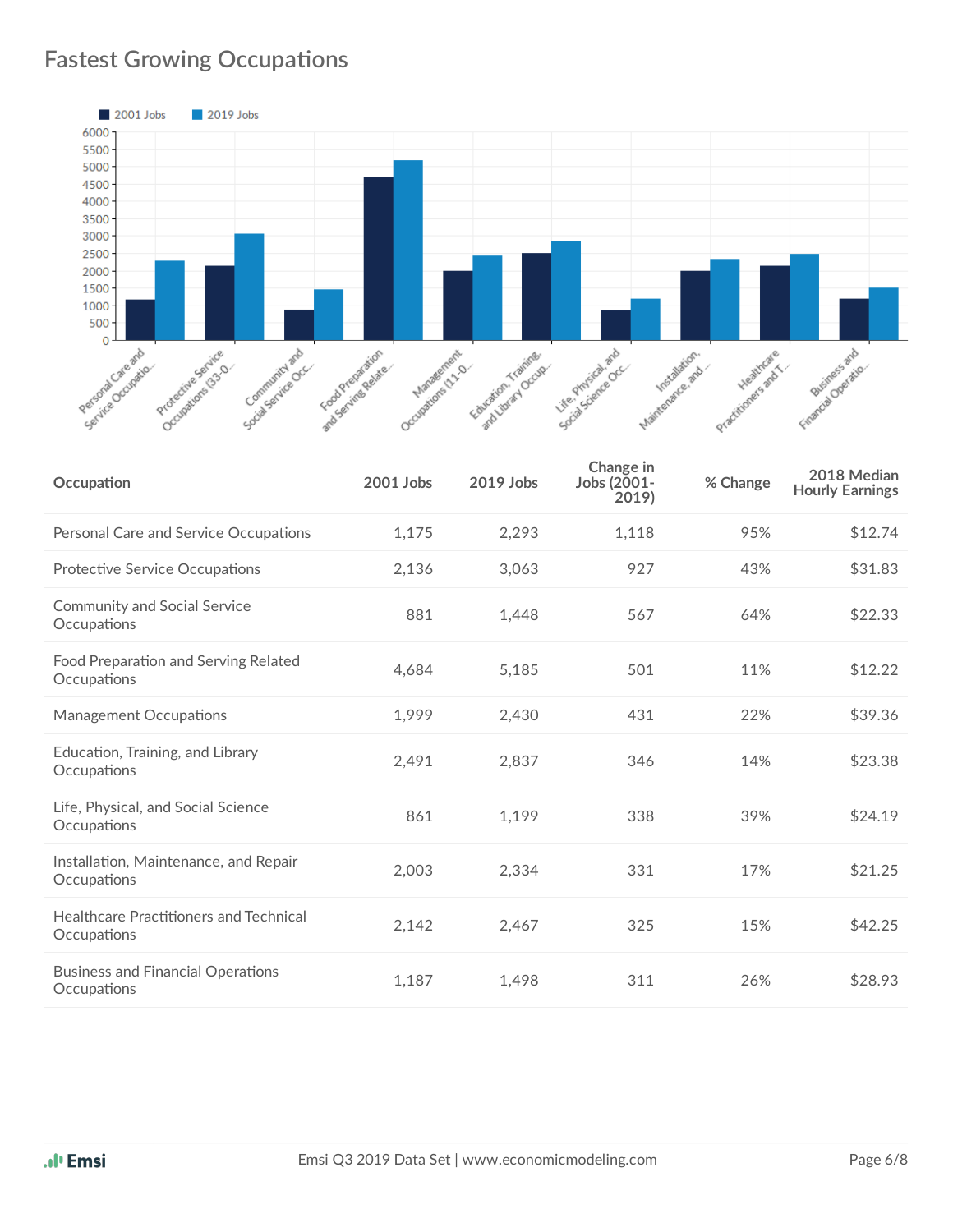## **Highest Performing Occupations**

![](_page_6_Figure_1.jpeg)

| Occupation                                                  | Job<br>Change | Occ Mix<br><b>Effect</b> | <b>Nat</b><br>Growth<br><b>Effect</b> | <b>Expected</b><br>Change | Competitive<br><b>Effect</b> | 2018<br>Median<br>Hourly<br><b>Earnings</b> |
|-------------------------------------------------------------|---------------|--------------------------|---------------------------------------|---------------------------|------------------------------|---------------------------------------------|
| <b>Protective Service Occupations</b>                       | 927           | 56                       | 308                                   | 364                       | 564                          | \$31.83                                     |
| <b>Community and Social Service</b><br>Occupations          | 567           | 177                      | 127                                   | 304                       | 264                          | \$22.33                                     |
| Installation, Maintenance, and<br><b>Repair Occupations</b> | 331           | $-197$                   | 288                                   | 91                        | 239                          | \$21.25                                     |
| Life, Physical, and Social Science<br>Occupations           | 338           | 101                      | 124                                   | 225                       | 113                          | \$24.19                                     |
| Legal Occupations                                           | 161           | 45                       | 37                                    | 82                        | 79                           | \$19.64                                     |
| Farming, Fishing, and Forestry<br>Occupations               | 128           | $-42$                    | 99                                    | 57                        | 71                           | \$13.88                                     |
| <b>Production Occupations</b>                               | $-297$        | $-613$                   | 265                                   | $-348$                    | 51                           | \$18.25                                     |
| Unclassified Occupation                                     | $\mathbf 0$   | 0                        | $\Omega$                              | $\mathbf 0$               | 0                            | \$0.00                                      |
| Military-only occupations                                   | $-9$          | $-13$                    | 17                                    | 4                         | $-15$                        | \$18.33                                     |
| Sales and Related Occupations                               | 263           | $-313$                   | 600                                   | 287                       | $-24$                        | \$13.44                                     |